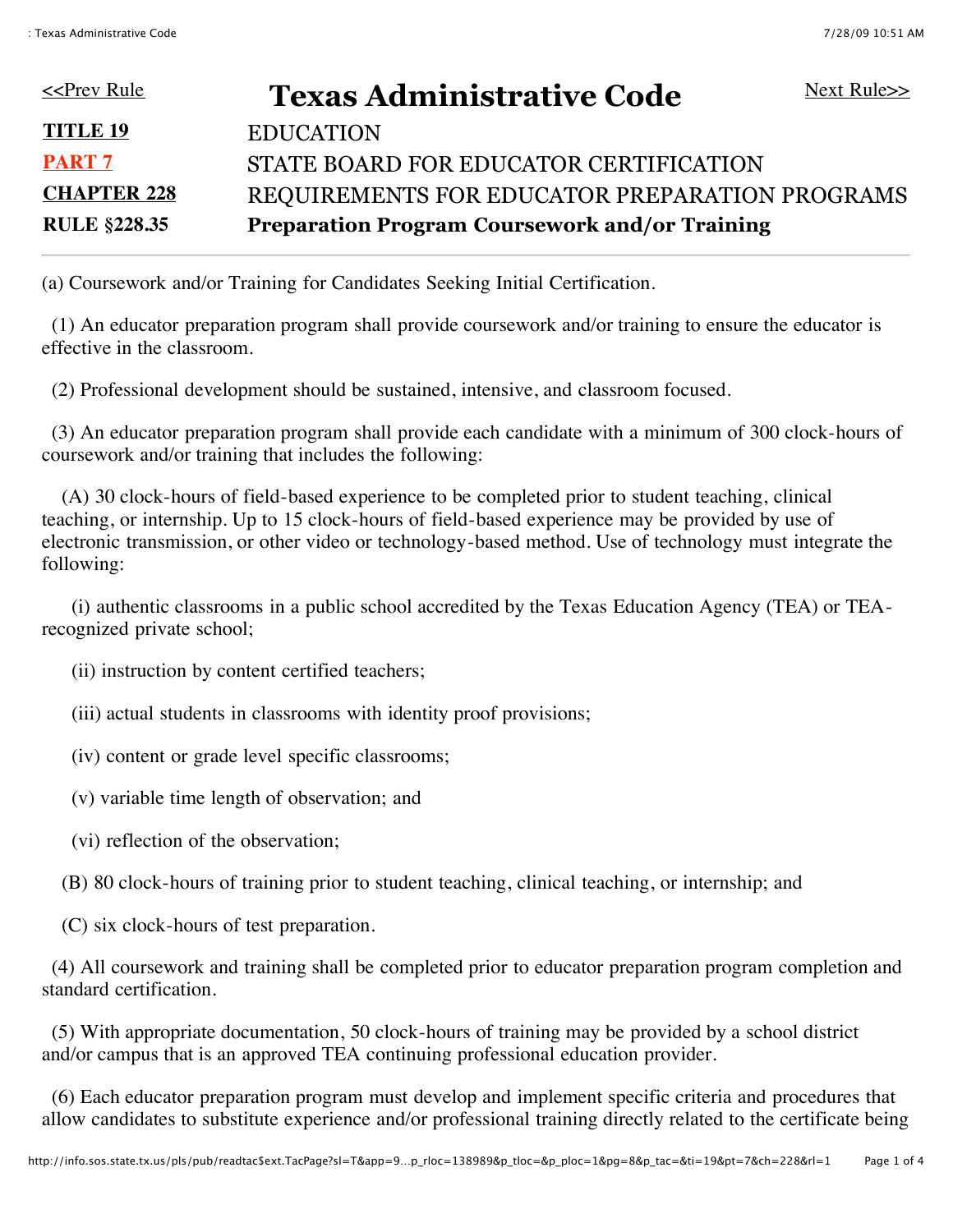sought for part of the educator preparation requirements.

(b) Coursework and/or Training for Professional Certification (i.e. superintendent, principal, school counselor, school librarian, educational diagnostician, reading specialist, and/or master teacher). An educator preparation program shall provide coursework and/or training to ensure that the educator is effective in the professional assignment. An educator preparation program shall provide a candidate with a minimum of 200 clock-hours of coursework and/or training that is directly aligned to the state standards for the applicable certification field.

(c) Late Hires. A late hire for a teaching position shall complete 30 clock-hours of field-based experience as well as 80 clock-hours of initial training within 90 school days of assignment. Up to 15 clock-hours of field-based experience may be provided by use of electronic transmission, or other video or technologybased method. Use of technology must integrate the following:

(1) authentic classrooms in a public school accredited by the TEA or TEA-recognized private school;

- (2) instruction by content certified teachers;
- (3) actual students in classrooms with identity proof provisions;
- (4) content or grade level specific classrooms;
- (5) variable time length of observation; and
- (6) reflection of the observation.

(d) Educator Preparation Program Delivery. An educator preparation entity shall provide evidence of ongoing and relevant field-based experiences throughout the educator preparation program, as determined by the advisory committee as specified in §228.20 of this title (relating to Governance of Educator Preparation Programs), in a variety of educational settings with diverse student populations, including observation, modeling, and demonstration of effective practices to improve student learning.

 (1) For initial certification, each educator preparation program shall provide field-based experience, as defined in §228.2 of this title (relating to Definitions), for a minimum of 30 clock-hours. The field-based experience must be completed prior to assignment in an internship, student teaching, clinical teaching, or practicum. Up to 15 clock-hours of field-based experience may be provided by use of electronic transmission, or other video or technology-based method. Use of technology must integrate the following:

(A) authentic classrooms in a public school accredited by the TEA or TEA-recognized private school;

- (B) instruction by content certified teachers;
- (C) actual students in classrooms with identity proof provisions;
- (D) content or grade level specific classrooms;
- (E) variable time length of observation; and
- (F) reflection of the observation.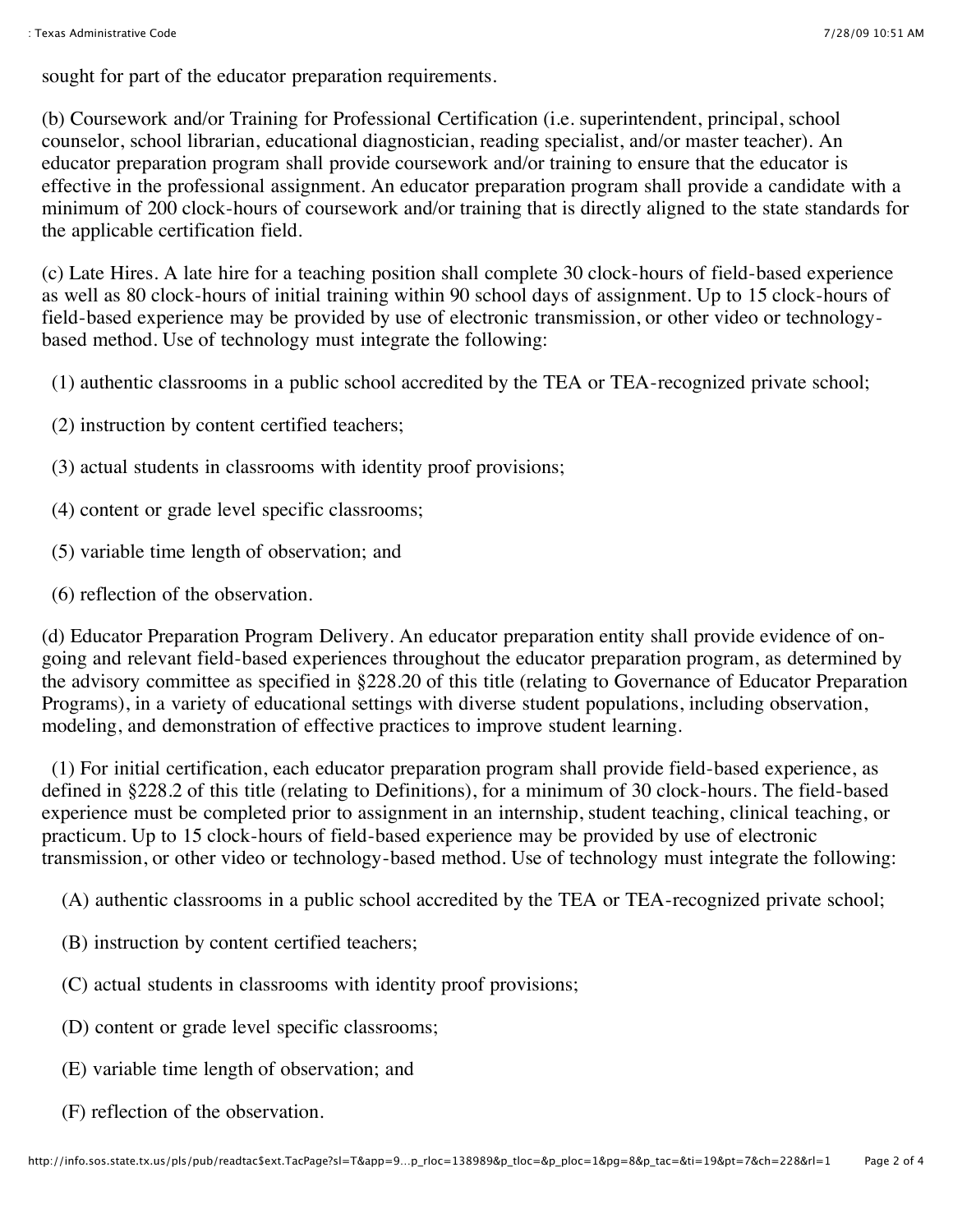(2) For initial certification, each educator preparation program shall also provide one of the following:

(A) student teaching, as defined in §228.2 of this title, for a minimum of 12 weeks;

(B) clinical teaching, as defined in §228.2 of this title, for a minimum of 12 weeks; or

 (C) internship, as defined in §228.2 of this title, for a minimum of one academic year (or 180 school days) for the assignment that matches the certification field for which the individual is accepted into the educator preparation program. The individual would hold a probationary certificate and be classified as a "teacher" as reported on the campus Public Education Information Management System (PEIMS) data. An educator preparation program may permit an internship of up to 30 school days less than the minimum if due to maternity leave, military leave, illness, or late hire date.

 (i) An internship, student teaching, or clinical teaching for an Early Childhood-Grade 4 and Early Childhood-Grade 6 candidate may be completed at a Head Start Program with the following stipulations:

 (I) the Head Start program is participating in either the School Readiness Integration (SRI) or the Texas Early Education Model (TEEM);

(II) a certified teacher is available as a trained mentor;

(III) the Head Start program is affiliated with a public school accredited by the TEA;

(IV) the Head Start program teaches three and four-year-old students; and

(V) the state's pre-kindergarten curriculum guidelines are being implemented.

 (ii) An internship, student teaching, or clinical teaching experience may not be held in a distance learning lab setting.

 (3) For candidates seeking professional certification as a superintendent, principal, school counselor, school librarian, or an educational diagnostician, each educator preparation program shall provide a practicum, as defined in §228.2 of this title, for a minimum of 160 clock-hours.

(e) Campus Mentors and Cooperating Teachers. In order to support a new educator and to increase teacher retention, an educator preparation program shall collaborate with the campus administrator to assign each candidate a campus mentor during his or her internship or assign a cooperating teacher during the candidate's student teaching or clinical teaching experience. The educator preparation program is responsible for providing mentor and/or cooperating teacher training that relies on scientifically-based research, but the program may allow the training to be provided by a school district, if properly documented.

(f) On-Going Educator Preparation Program Support. Supervision of each candidate shall be conducted with the structured guidance and regular ongoing support of an experienced educator who has been trained as a field supervisor. The initial contact with the assigned candidate must occur within the first three weeks of assignment. The program must provide a minimum of two formal observations during the first semester and one formal observation during the second semester. Each observation must be at least 45 minutes in duration and must be conducted by the field supervisor. The first observation must occur within the first six